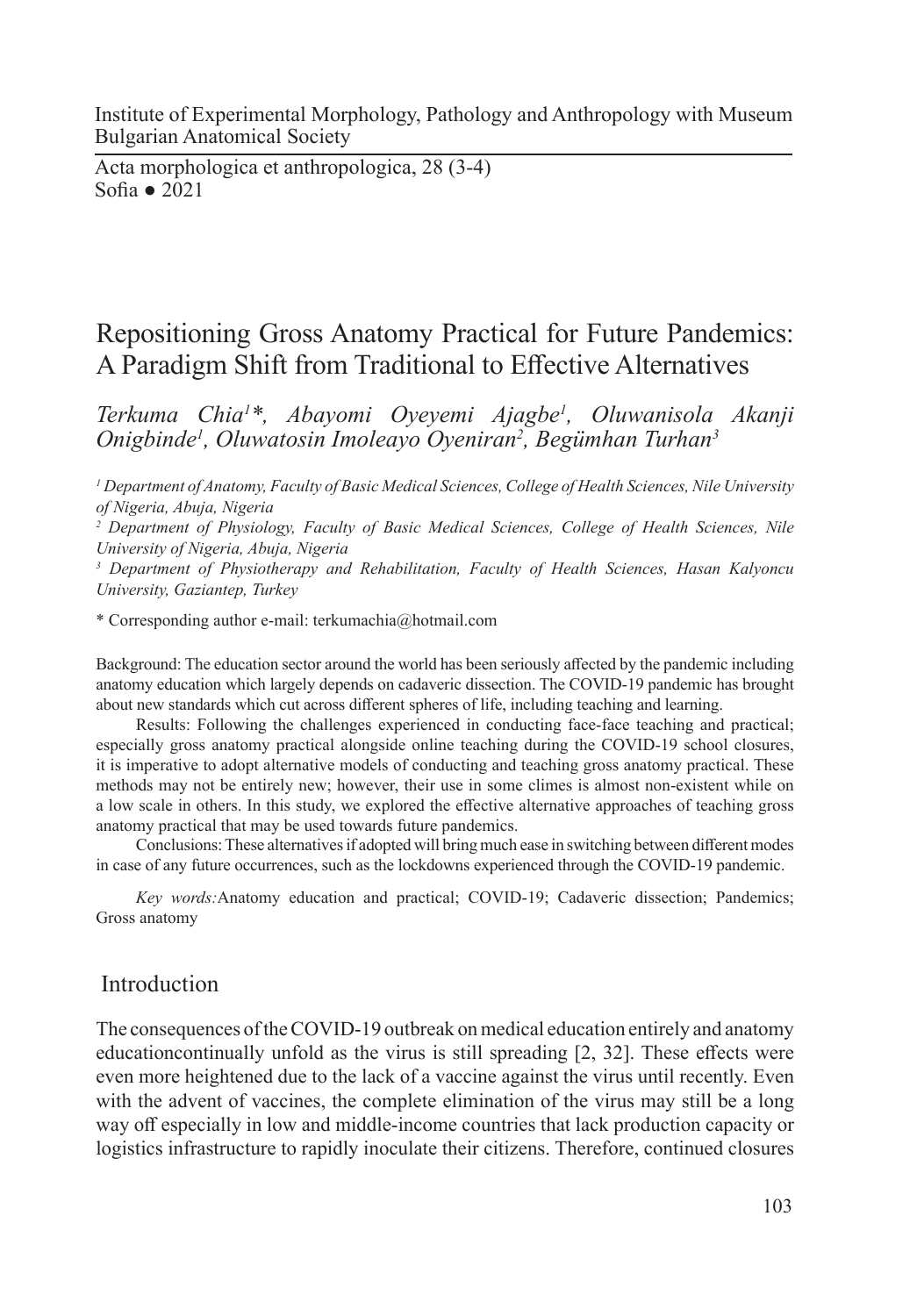of institutions may persist and practically oriented subjects like human anatomy that have been unable to undertake the traditional cadaveric practical teaching following the transition to online learning platforms may further be affected globally [29].

Even though there is a proposition that practical teaching may still be undertaken alongside online teaching [30], this is largely unrealistic in many climes that depend largely on cadaver dissection as the dominant means of gross anatomy practical teaching [9, 10, 28, 30, 34]. More so, teaching with human bodies has proven to be irreplaceable even in universities with the best technological resources. Thus, as long as doctors treat human beings, knowledge by contact with human beings will be essential.

Furthermore, with the frequent outbreaks of viral diseases in the last decades, it is pertinent to reposition anatomy education and particularly its practical aspects to be able to cope through periods of prolonged online learning. This paper explores alternative approaches of teaching gross anatomy practical that may be used side by side with the traditional cadaver dissection. These alternatives if adopted will bring much ease in switching between different modes in case of any future occurrence such as the lockdowns experienced during the COVID-19 pandemic.

# Materials and Methods

A non-systematic search strategy was utilized in popular research repositories and databases, such as Google Scholar, Research Gate, Web of Science, Science Direct, and PubMed using selected keywords between January to May 2021. The keywords used to identify and extract articles relating and peculiar to the teaching of Anatomy include COVID-19, anatomy education and practical, cadaveric dissection; pandemic, gross anatomy, and anatomy teaching. This literature search yielded 70 publications and abstracts of the results were reviewed for relevance and inclusion in the study. A total of 50 articles highlighting different modalities for teaching anatomy practical met our quality and inclusion requirements and were identified, selected, and discussed. All articles were reviewed critically and included as appropriate to provide readers sufficient evidence for use of the highlighted methods.

## *Evolution of anatomy education*

Human anatomy as a discipline has been regarded as being multifaceted, in which surface learning approach and rote learning of anatomical terms and catalog of structures has been espoused by most students [16]. The teaching of anatomy has been through a sequence of pedagogic lectures and laboratory practical concatenations which entails cadaveric dissection, observing prosected cadavers, and anatomical models [9,16]. The application of resources such as plastic models and computer-assisted simulator technologies in anatomy has been recommended as a way of dignity to seclusion in medical ethics [21].

The study of human anatomy is now a practical skill required by most medical practitioners, unlike its prior imaginative, humanist, and descriptive approach [12]. Learning anatomy using cadavers is a conventional technique for teaching anatomy.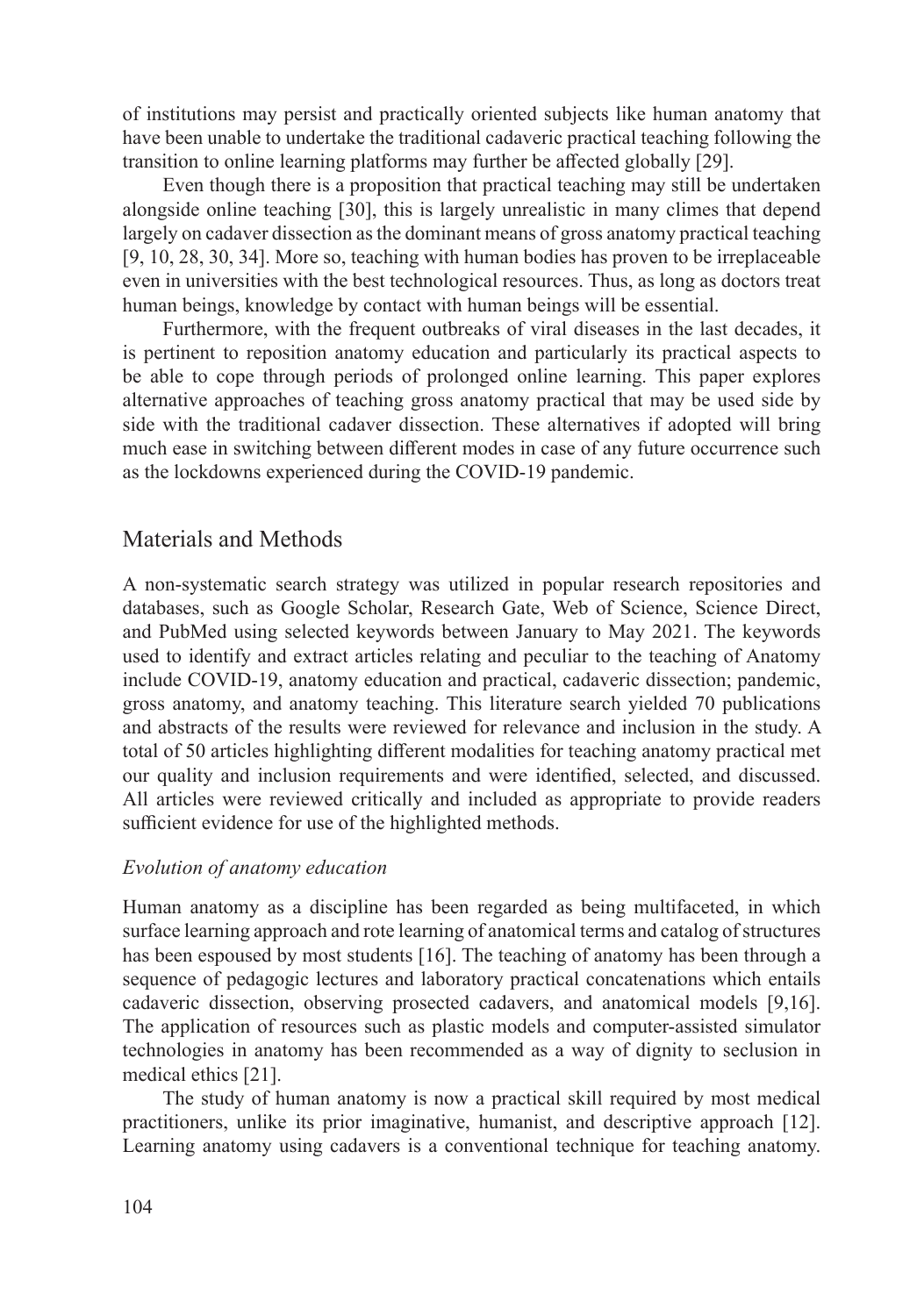Also, several kinds of research indicated that medical (anatomy) education will be ineffective without cadavers. Yet, certain researchers believe that a well-structured anatomy curriculum without cadavers may be equivalent or enhanced toone with cadavers for learning gross anatomy [48].

#### *Cadaver dissection in anatomy education*

Anatomy originates from the contraction of two Greek words, "Ana" (remove) and "Tomy" (cut). The record showed that the first dissection ofthe human cadaver was done by Herophilus and Erasistratus in the early  $3<sup>rd</sup>$  century [44]. Over the years, anatomical studies have advanced and became recognized as a creative and spiritual study of life, travail, and death [35]. This gave rise to the "Anatomical Theatres" in Padua and Bologna in the year 1490 and 1637 respectively [35]. However, the quest for cadavers arose leading to shortages of cadavers. Bodies of executed convicts became the sole lawfully accessible cadavers that were available under the law [6].

What's more, the growth of medical schools and the concomitant surge in the request for cadavers at the beginning of the 19<sup>th</sup> century led to the prevalence of grave robbing despite its prohibition [49]. This surge in demand for cadavers necessitated legislation to make unclaimed bodies available to anatomists for dissection [49]. However, in recent years, voluntary donations of bodies have become a valid resource and standard for obtaining bodies for anatomy teaching and research in medical schools and universities globally.

Today, cadaver dissection is the fundamental approach in the teaching of anatomy which assists in learning the relations and macroscopic structures of anatomy formation [21]. Besides, anatomy laboratory particularly cadaver dissection is considered as the initial place for tutelage in the application of affective response among several others [43].

#### *Consequences of COVID-19 pandemic on Gross Anatomy Practical*

Towards the end of the year 2019, the novel coronavirus disease 2019 (COVID-19) emerged in China and by January 2020, quickly became an international public health emergency [22, 33]. Over 177 million individuals have contracted the virus and the death of over 3.8 million has been estimated in 221 countries/regions as of June 2021 [20]. The rapid transmission rate of the virus occasioned widespread lockdowns globally to interrupt its transmission [22, 33]. These have directly affected anatomy education as it largely depends on cadaveric dissection and the probability of being infected with the virus during dissection is high [22].

Additionally, the present COVID-19 pandemic has made accessibility to the human specimen for dissection difficult. Before this pandemic, the impetus for innovative teaching and learning approaches of anatomy as obtainable in various medical schools across the globe has been insufficient or inaccessible cadavers. This situation is even more acute due to this pandemic. Precisely one of the main problems of the pandemic was the reduction of voluntary donations and, therefore, lack of access and unavailability to those bodies.

Teaching and learning are now online, while the uses of 3D applications, simulators,virtual atlases, and several other digital resources have now become common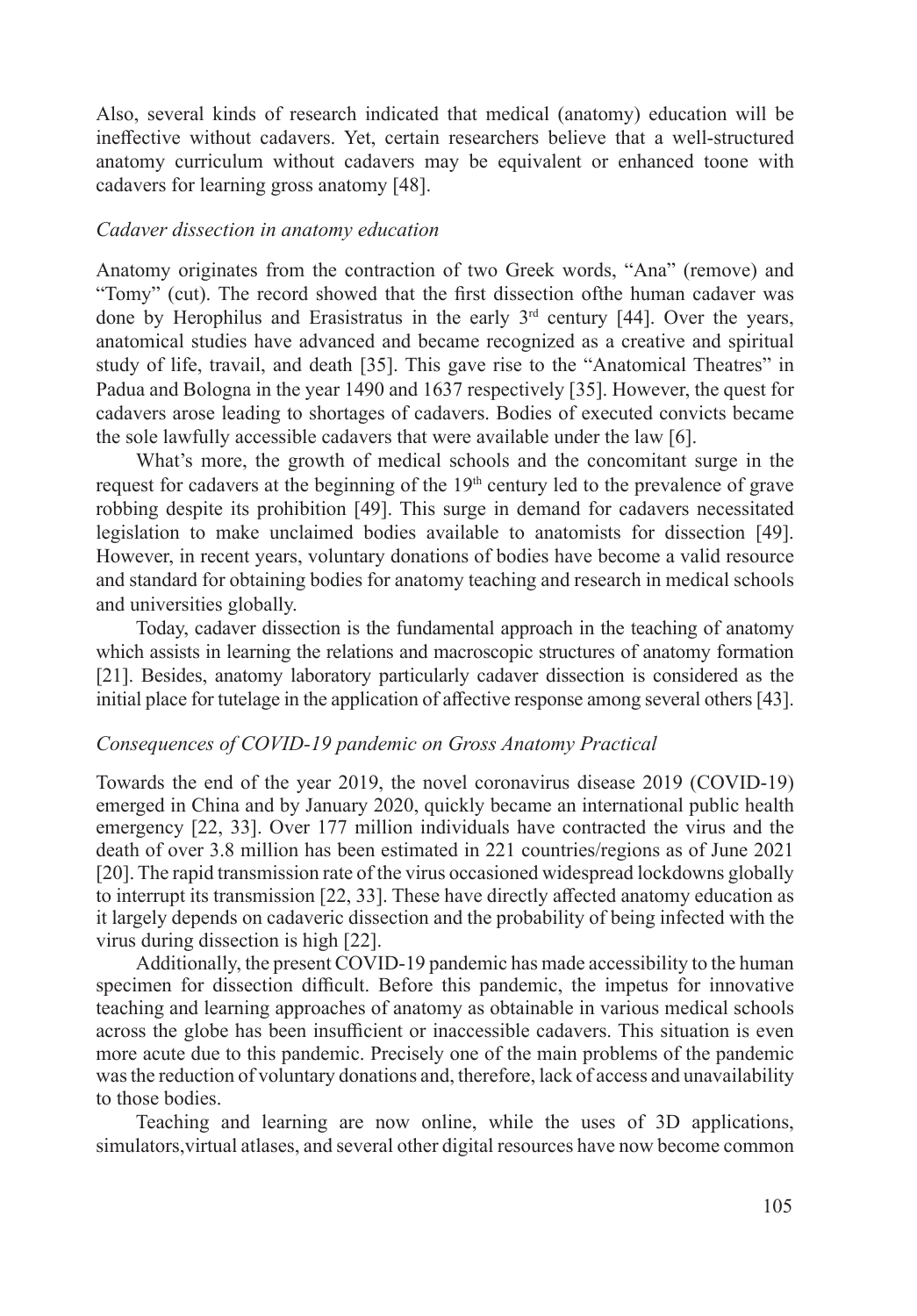place [22].Though technology has provided facilities for teaching and learning during the pandemic, if they are in a situation of lockdown, students will still not be able to access simulators, plastinated materials, and other digital resources that are in the same departments as the cadavers. For universities in low-income countries, most of the practical classes are on hold as the majority could not afford the resources for high-cost technology. In addition, the economic crisis posed by the pandemic and the failure of teachers to prepare teaching materials in normal times disrupted gross anatomy teaching especially in resource-limited settings where such high-tech platforms are not available, unaffordable and internet connection is poor [29].

## *Evaluation and validation of anatomical knowledge and examinations during the COVID-19 pandemic*

Though novel pedagogical skills such as creative teaching, learning, and evaluation have been strongly emphasized for medical education in recent times, the process of memorization, visual memory, and auditory recall of anatomy knowledge (contents) by students can play a vital role in learning and understanding of anatomy [14, 24]. The process of memorization by students, and the online training sessions conducted for learners and educators by several medical schools have been so important during the pandemic, thus affirming the possibilities of recall memory via rote memorization.

As the teaching of anatomy and other medical-allied courses have resumed in the majority of medical schools and universities around the globe, it is essential to evaluate and validate the level and depth of anatomical knowledge derived by learners during the pandemic [37, 39]. The mode of assessment and examination of students' knowledge of the subject matter is also paramount to monitor learning outcomes and performances [39]. Though the universal experience with virtual examinations shows reasonable success with benefits to learners, alongside financial and logistical gain to the examiner, more improvements in virtual examination software and remote surveillance are required to overcome real cautions such as candidate verification, cheating inhibition, cybersecurity, and IT letdown [37].

Online examinations offer profits to both students and teachers in medical and anatomical examinations and may also save cost. Online examinations are expected to be progressively used in the post-COVID era, nevertheless, they cannot substitute the conventional assessment of students' anatomical knowledge [37].

#### *Teaching gross anatomy practical beyond the COVID-19 pandemic era*

The change in the world education sector due to the pandemic has also contributed to the teaching of anatomy. The quality of anatomy education can be enhanced by taking the opportunities of this situation, and the most efficient online anatomy education can be decided by learning from negative experiences during pandemics [47]. The new standards occasioned by the COVID-19 pandemic have cut across different spheres of life, including teaching and learning.

Following the challenges experienced in conducting practical; especially gross anatomy practical alongside online teaching during the COVID-19 school closures, it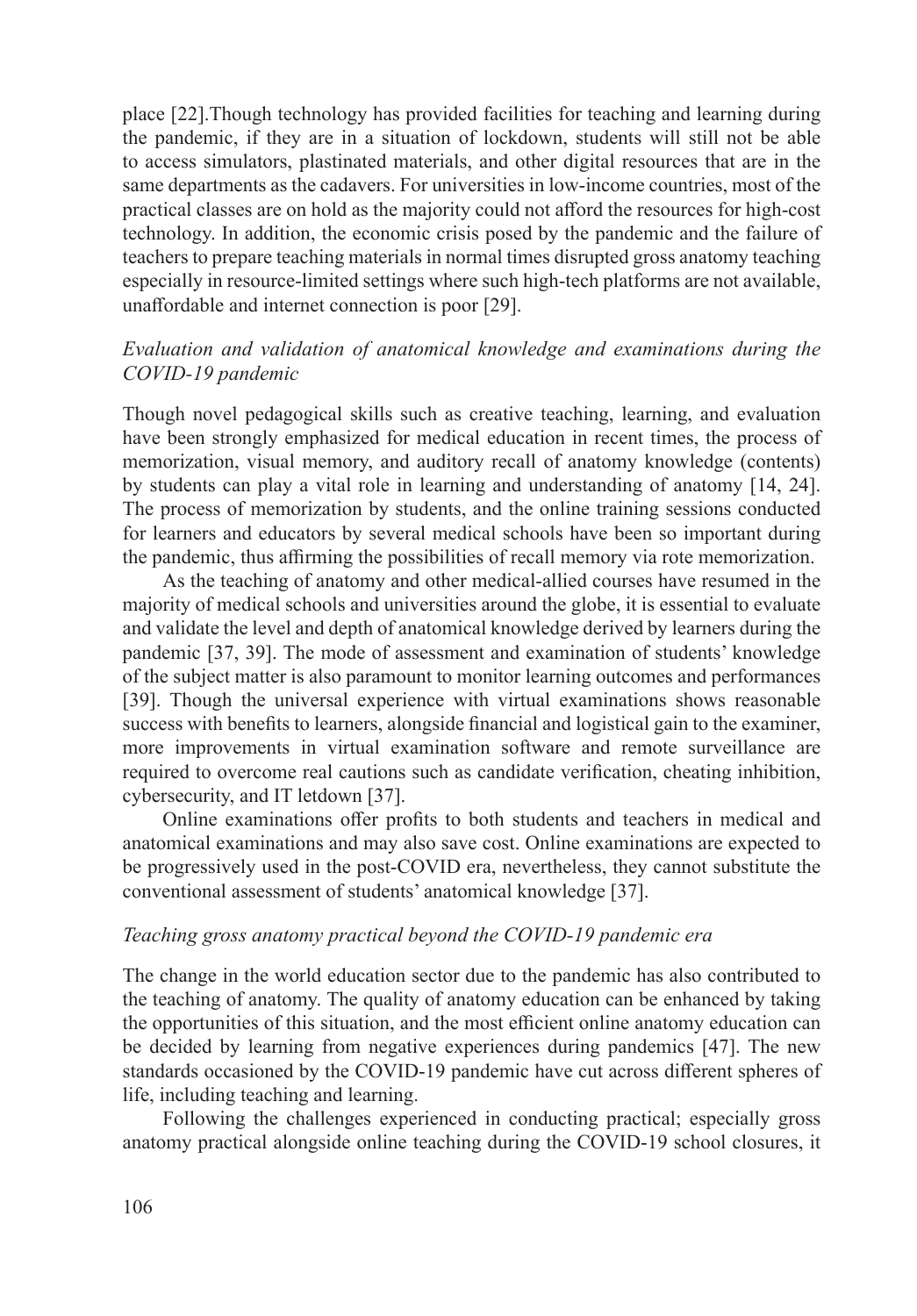is imperative to adopt alternative models of conducting and teaching gross anatomy practical. These methods may not be entirely new; however, their use in some climes is almost non-existent while on a low scale in others [29]. Although, developing education methods on the online education system would make them suitable for use even after the pandemic [47].

## *Effective Alternative Methods to Traditional (Cadaveric) Teaching of Gross Anatomy Practical*

## *Virtual dissection platforms*

Virtual dissection is among some of the commonly employed teaching platforms following the COVID-19 pandemic and lockdown measures. Most often, disease outbreaks result in restricted access to cadavers especially in settings that depend largely on them. Still, virtual dissection programs via personal computers (PCs) offer its users easy and stress-free contact to cadaver dissection [29]. The advantages of virtual dissection relative to conventional cadaveric dissection cannot be overemphasized especially during disease outbreaks [29].



**Fig. 1.** Virtual dissection (Anatomage, Retrieved from https://www.anatomage.com/imagelibrary/)

## *Three-dimensional (3D) anatomy models*

Three-dimensional (3D) anatomy models consist of both digital and non-digital resources. They include 3D computer, mobile- and web-based models, 3D plastic models amongst others. These models can be rotated or oriented into various positions to enhance learning. This way, the interrelation between separate anatomical structures in space and mental maneuverer can be appreciated. Gross anatomy and related knowledge of radiology are learned by some of the 3D digital anatomy models [4].

Nicholson et al. [27], reported that 3D anatomical ear models have a positive impact on students learning. A study on the use of 3D neuroanatomy tools conducted by Estevez et al. [13], revealed that 3D physical modeling is a prolific technique of learning the anatomy of the brain and assists students for visualization of 3D neuroanatomy.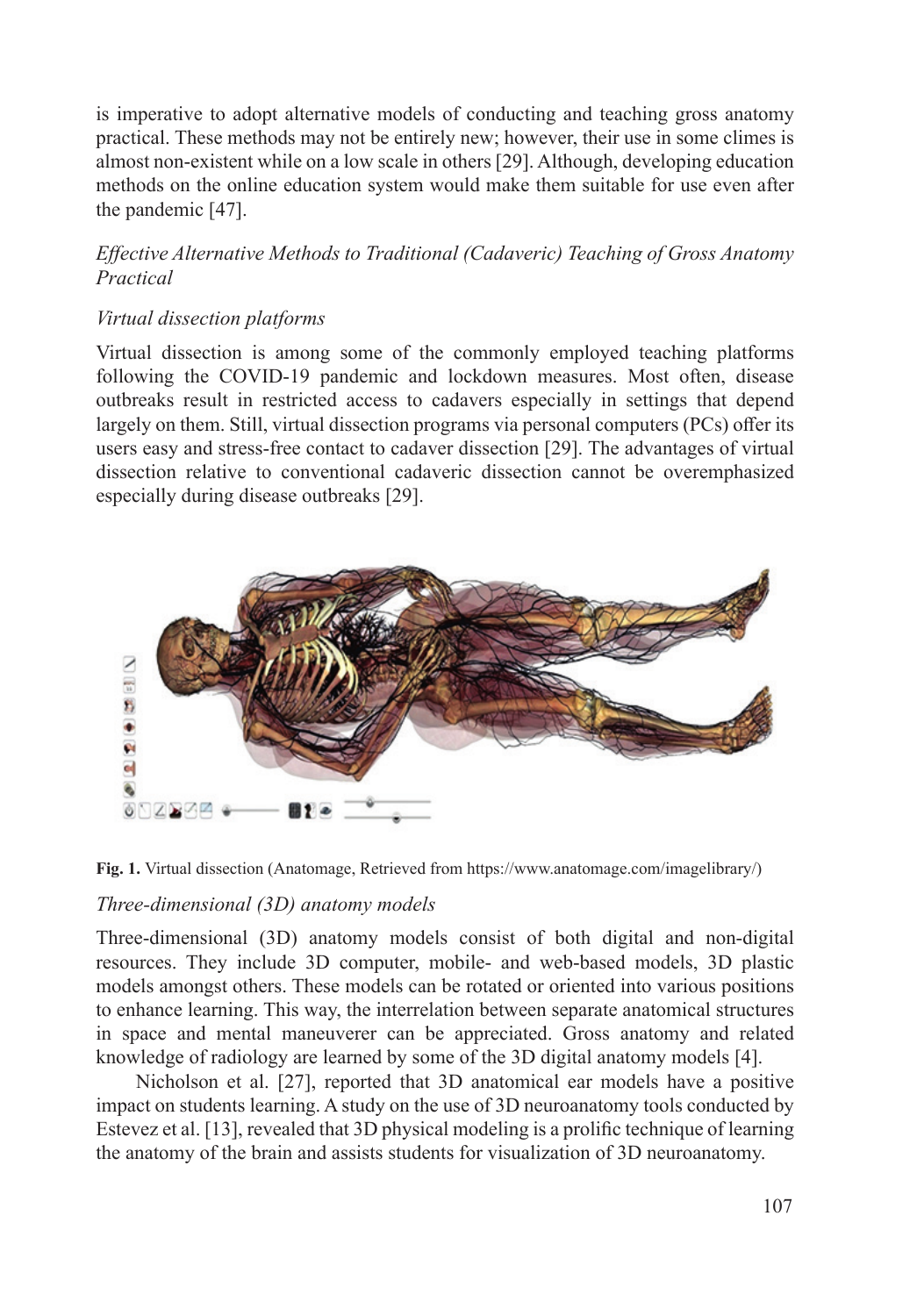

**Fig. 2.** 3-D Human Anatomy models (Norecopa, Retrieved from https://norecopa.no/norina/3d-humananatomy)

#### *Anatomy gaming*

The idea of gamification in education is for learning rather than competition or entertainment*.* Generally, games are often designed and structured according to guiding rules for play which aims primarily to entertain; besides the competition inherent in them [38]. However, gamification in education aims to facilitate the achievement of curriculum goals using existing learning activities incorporated into games. The idea of gaming excludes engaging learners with a game within the classroom context [38]. It encompasses the use of game design features inconventionally non-game settings. The use of games is now increasingly employed as an attachment to customary teaching approaches in recent times [38].

In anatomy, gamification is employed in various forms comprising digital (webbased simulations, virtual and augmented reality) and non-digital forms (board and card games) [41]. Gamification allows participants the chance to relax and catch fun during learning [3]. This is essential and recommended for learning, as the art of teaching and sincere medical care demands energy and might be self-detrimental, thus causing burnout [3]. Gamification has been beneficial and a source of motivation to students and tutors as demonstrated by its ability to enhance study, retention, and knowledge application among students [3].

Worthy of note is that only the process can be gamified not the outcome. Since engagement rarely equates toreal learning, hence, gamification should not be performed in ways that interrupt the learning course [3]. Therefore, some behavioral changes such as motivation for self-learning must be adopted. Academic rigor should be sustained,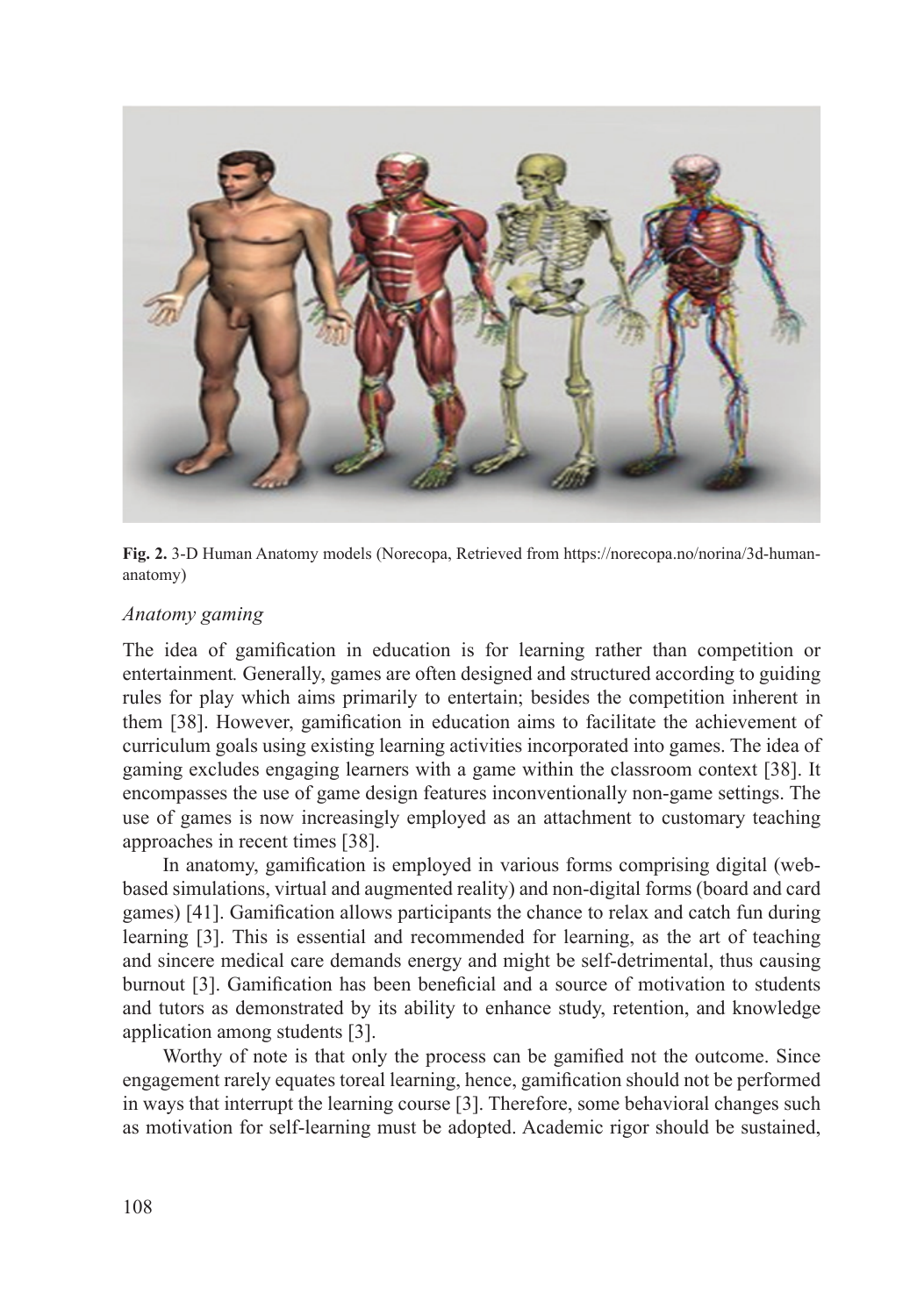despite students' need for a relaxed environment [3]. According to Mackenzie et al., gamification helps students develop mental models through playing the game to give accurate anatomical knowledge [23].

### *Plastination*

Plastination was invented by Dr. Gunter VonHagens in the late 1970s. It entails the preservation of tissue of entire organs using polymers (resin and silicone) to simulate life-like specimens. This permits visualization of intractable anatomical concepts in a human body [35,11]. The use of plastinated prosections for teaching was first done in 2009 by the University of Warwick Medical School. This was followed by St George's and Nottingham Universities all in the United Kingdom [35].

Plastinated specimens pose no risk to human health since they are non-toxic, and can be moved freely from the laboratory to the classroom for learning. Congenital anomalies and pathology can also be displayed in plastinated specimens. Plastinated specimens could also be pinned easily for examination purposes and students' learning and 3D anatomical models can be developed from ultra-thin dissections of plastinated organs [7].

## *Three-Dimensional (3D) printing*

The inception of rapid prototyping or additive manufacturing better known as 3D printing dates back to the late 1980s [50]. Nylon, metal, styrene, polyacetic acid, carbon fiber filament, acrylonitrile, and wood can be employed as materials to design threedimensional printing digital models [18]. Based on the classification, the operation of 3D printing in medical education can be grouped into three treatments which are; modeling prototypes for surgical design, training, and education; natural tissue engineering, and designing implantable prosthetics [50].

3D printing technology can be employed to comprehend the anatomy of lesions and their related structures such as cerebral structures, vessels, and cranial nerves that are not well understood on radiographic two-dimensional images [50]. The manufacturing of various forms of anatomy specimen (bones, ligaments, tendons) of the same archetype as a real specimen with different strength materials can be performed via 3D printing [5].

## *Body painting*

Body painting is an innovative approach in anatomy education that involves painting of the visceral organs (internal structures), muscles, vessels, bones, nerves on living human body surface which enhance better understanding of proportions and positions of anatomical structures [1, 14, 16, 19]. The practice of body painting by numerous tribes and cultures is an ancient form of art commonly used for ceremonial purposes, fashion, and entertainment [19]. This practice has been reinvented and applied to anatomical learning. Its earliest comprehensive practice for teaching can be dated to the year 1999 by Op Den Akker et al [31]. They developed a course that involved surface markings and tinting complete organs at the point of its prominence on the body performed by the learners [19, 26, 31].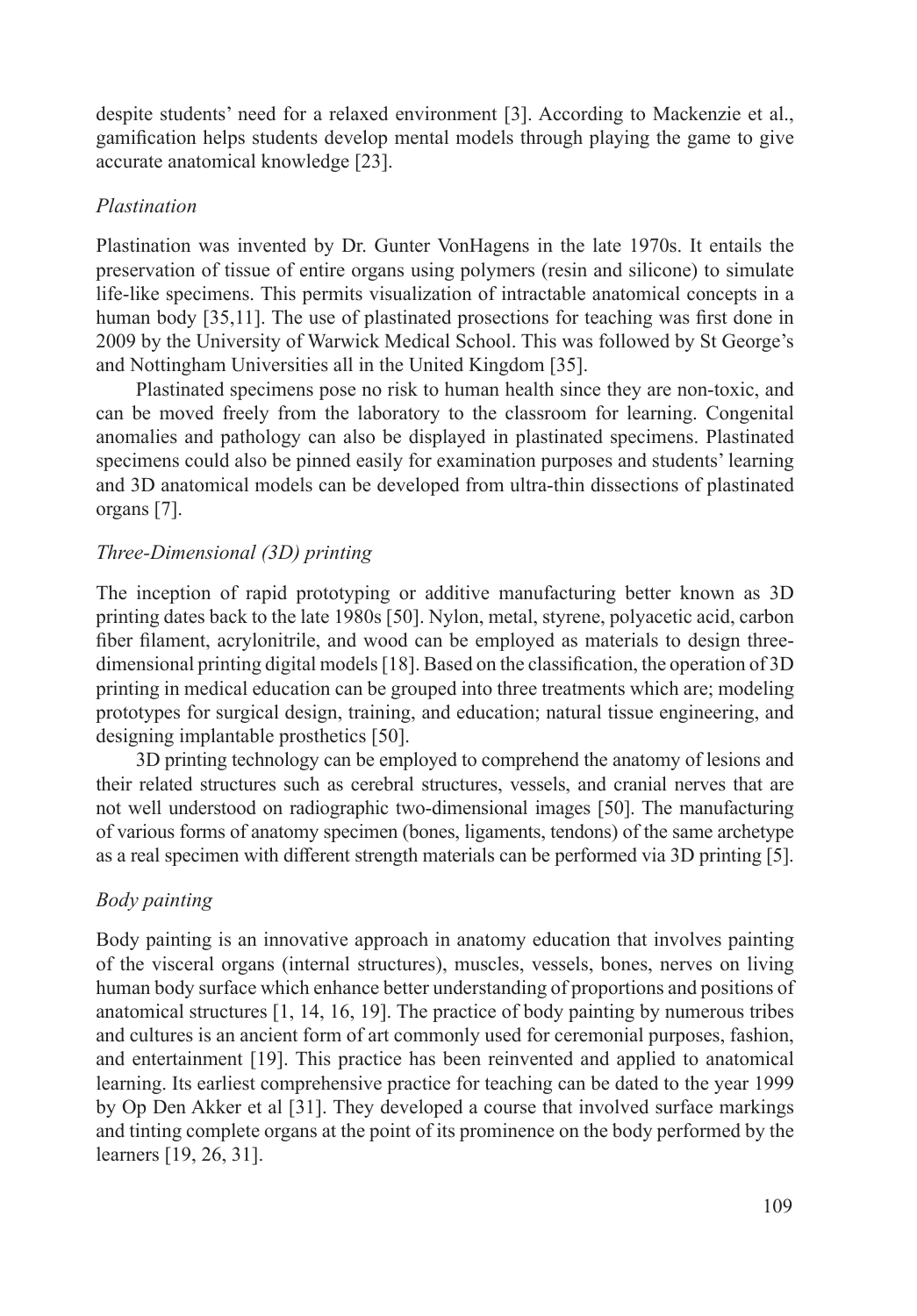Moreover, it was reported that this activity boosts the student's confidence for peer physical examination and assists in the acquisition of other clinical skills [1]. Body painting proffers the solution for the pertinence of gross anatomy in clinical practice through its knowledge of surface anatomy [14]. Among others, body painting has vastly assisted clinical skills teaching such as palpation, auscultation, and faster recollection of anatomical information especially surface markings of muscles and touchable bony landmarks.



**Fig. 3.** Body painting (The University of Melbourne, Retrieved fromhttps://biomedicalsciences.unimelb. edu.au/departments/archived-departments/anatomy-and neuroscience/news-and-events/archive-news/ grin-and-bare-it-for-science)

## *Photogrammetry*

This entails the application of photographs of an object which integrates the use of photographs, videos, and computerized prototypes. At different angles, 2D photographs of an object are captured and later veneer via computer software to produce a 3D renovation [43]. Identical points between images captured at varying angles are recognized by the software, and it is also employed to glaze the images by harmonizing their common points [36].

Photogrammetry as a teaching tool is inexpensive, making use of common equipment like digital cameras, lighting tools, and some image processing software [36]. Application of photogrammetry has been applied in neuroanatomical morphometric studies where sequential sections of the brain have been made to study the structural network of cerebellar white matter [36]; examinations of tracheostomy in patients whom laryngectomies were performed, among others [36]. In anatomy education, photogrammetry could be used for the manufacturing of detailed, connected, and approachable digital 3D prosection models [36].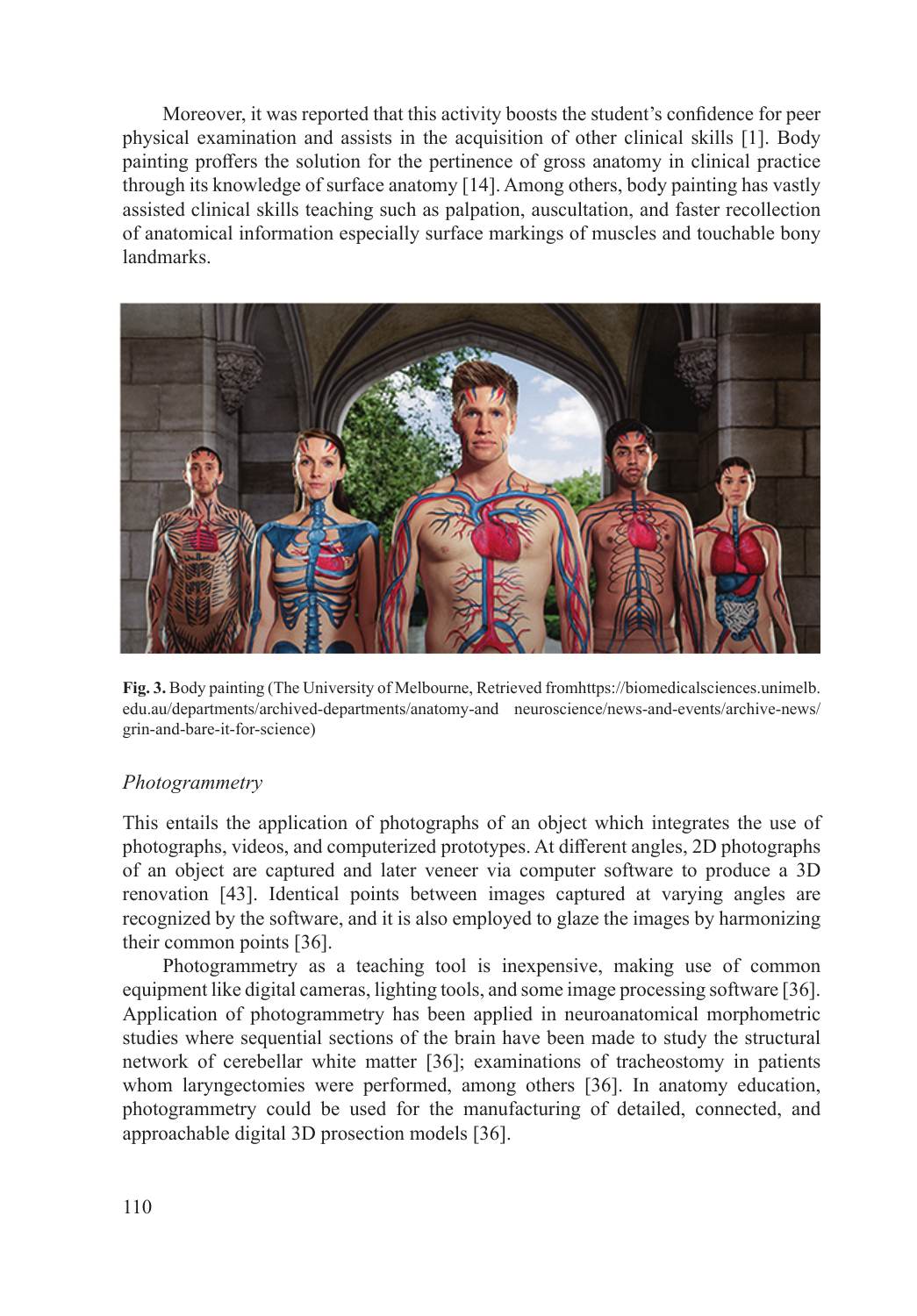## *Medical imaging*

The usage of imaging in teaching anatomy is necessitated by the need to elucidate radiology. Pathological organs and in vivo visualization of structures can be learned through imaging. However, radiological models cannot replace traditional dissection but will enhance better understanding [45]. Faculty and students in countries like the United Kingdom, Germany, United States of America have already adopted ultrasound imaging courses [45].



**Fig. 4.** Medical Imaging (Open MedScience, Retrieved from https://openmedscience.com/medicalimaging/)

#### *Simulation*

This is the act of juxtaposing the real and mimicking the natures of reality [21]. Medical simulators span from modest duplications of bodily structures for job-based learning to more advanced high patient simulators [46]. Anesthetists in the 20th century manufactured Resusci-Anne which is regarded as the first medical simulator [21]. Resusci Anne which also goes by numerous names (Rescue Anne, Resusci Annie, Resuscitation Annie, or CPR Doll) is commonly used in teaching cardiopulmonary resuscitation (CPR) [40]. Similarly, Laerdal SimMan is another moderate-accuracy patient simulator that is globally used [40]. This is a human simulator that can be used to perform heartbeat, carotid pulse, mouth moves, winking, measurement of blood pressure, duplication of human acts amongst others [21].

Medical simulation helps to harmonize the lacuna between the classroom and the clinical environment [40]. With the use of simulation, learners thrive in clinical skills and grow from being a novice to professional [40]. It also surges retentiveness and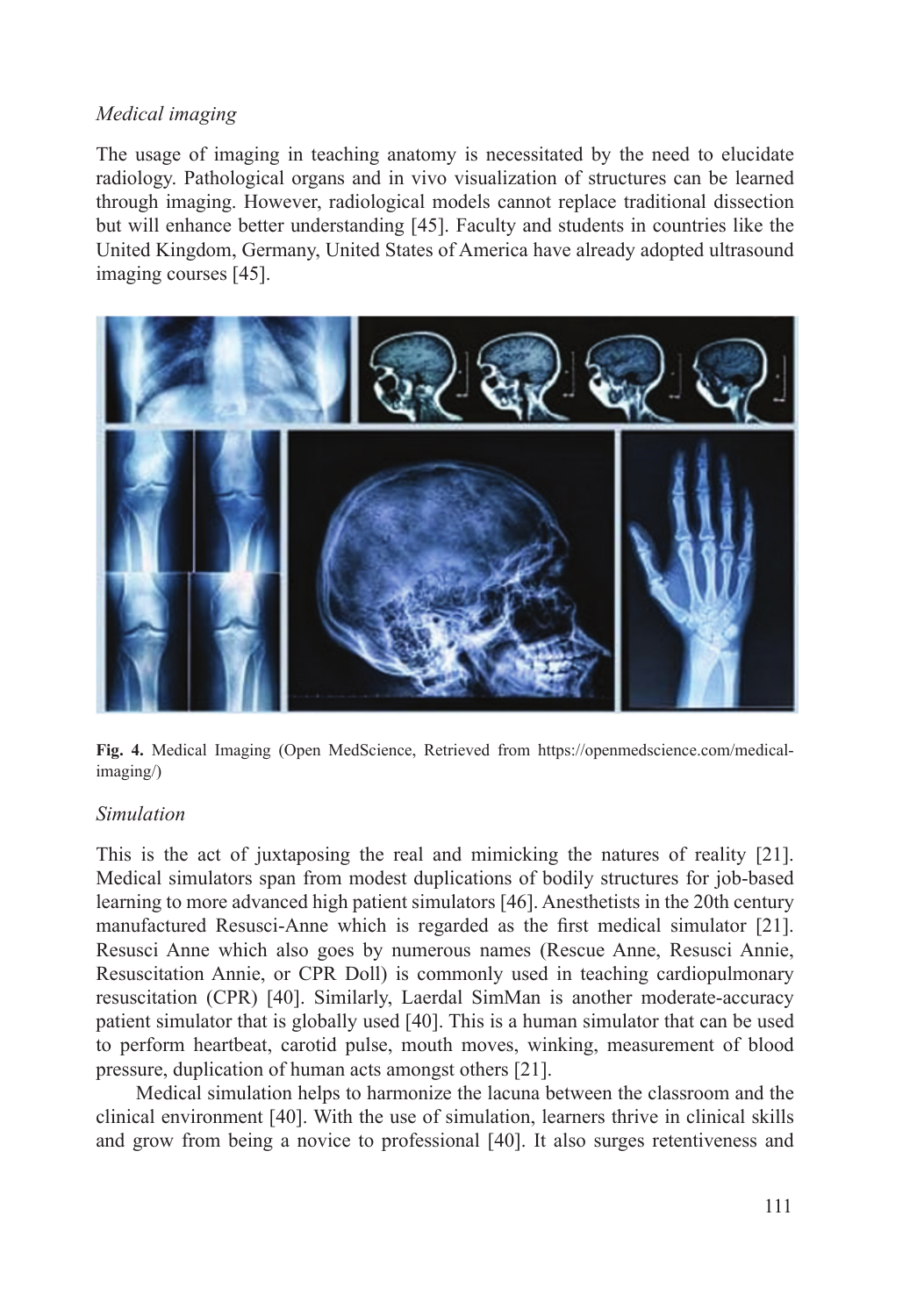accuracy [40]. However, simulation should be simply to complement but not serve as a substitute for clinical education [21].

## *Spatial visualization*

The ability to think and maneuver two- and three-dimensional objects mentally is referred to as spatial visualization. Research reveals students with developed spatial visualization abilities are more successful in science, technology, engineering, and mathematics (STEM) courses [42]. Spatial visualization can be applied in learning anatomical structures as it is best learned through interconnection to related structures. Anatomy atlases and texts permit only two-dimensional (2D) static anatomical representations and limited visualization of the functional anatomy of distinct dynamic areas [4]. Visual-spatial skills hold much promise for medical students, surgical trainees, and surgeons in the knowledge of anatomical structures [4].

## *Virtual and Augmented Reality*

The constant demand for novel and efficient tools to teach anatomy has led to the rapid development of virtual (VR) and augmented reality (AR) technologies [8, 17]. The development and application of VR and AR devices, software, and application have made learning and studying of gross anatomy happen via hands-on immersive experiences. The learning of structural and gross anatomy through virtual and augmented reality isas effective and efficient as tablet-based (TB) applications [25]. The introduction of these novel modes of study has given rise to enhanced learning, engagement, and performances of students [8, 25].

The adoption and utilization of virtual and augmented reality have proven to be valuable and indispensable for teaching and learning anatomy as obtainable with other



**Fig. 5.** Virtual Reality (Bond University, Retrieved from https://bond.edu.au/news/48456/bond-sciencestudents-get-lesson-%E2%80%98virtual-reality%E2%80%99-human-anatomy)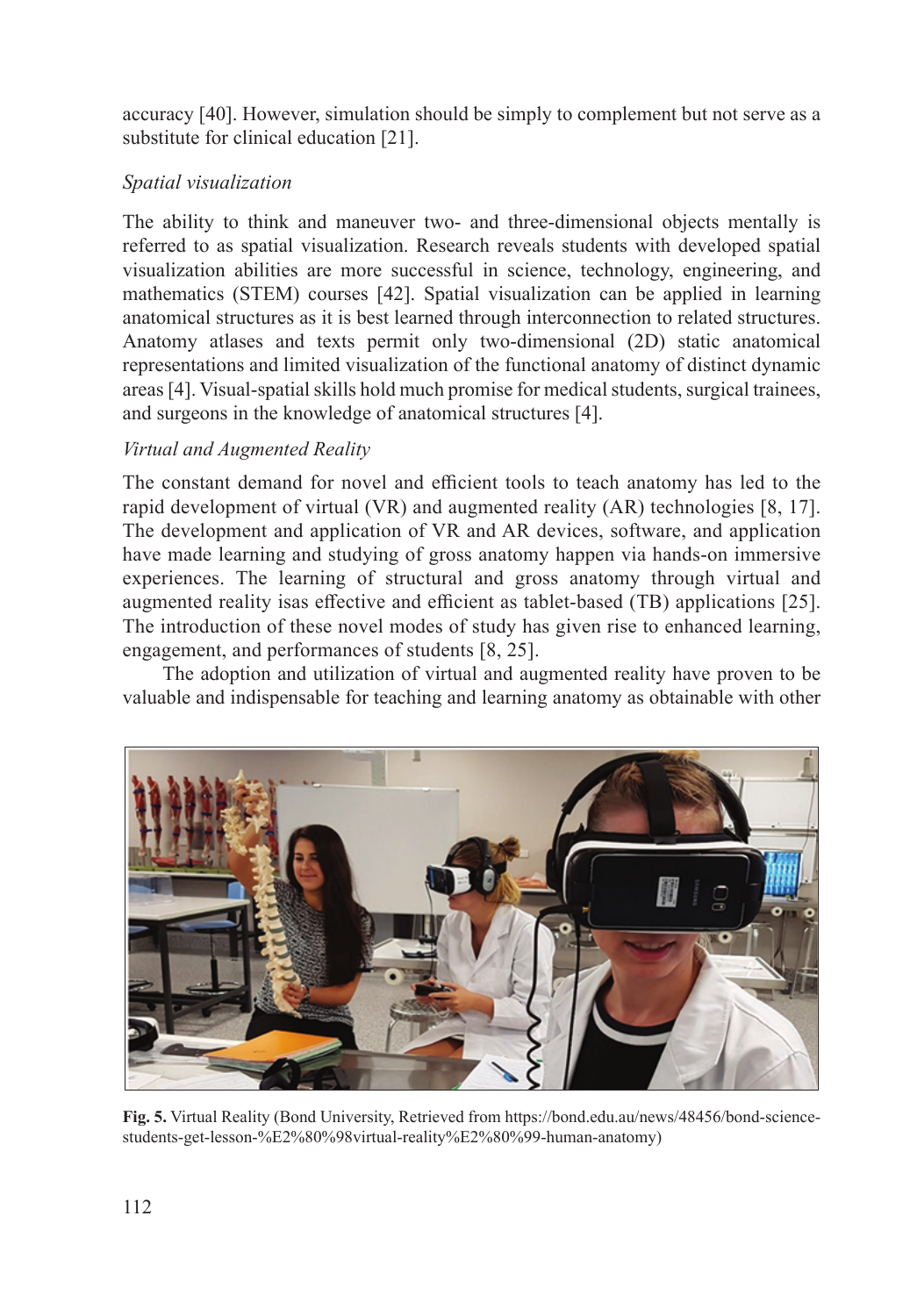alternative modes [8,25]. More so, they encourage essential aids including enhanced immersion and engagement of learners. These consequences indicate boundless possibilities for the effective use of virtual and augmented reality as resources to complement lesson and curricular contents in anatomical education.

## Conclusion

Conclusively, if these novel and innovative modalities are embraced and in place, the disruptions in gross anatomy practical teaching will not arise in the event of schools shutdown arising from future pandemics as realized during the COVID-19 outbreak. More so, it will allow for an easy transition in times of non-access to cadavers or dissection laboratories, thus ensuring that the learning of gross anatomy practical is sustained during such times.

## Recommendation

Firstly, the application of emerging technology tools and integration of different modalities in teaching gross anatomy practical will hold much promise for students' learning. Secondly, the adoption of these innovative tools will enhance the assimilation and knowledge retention of medical students and learners in the anatomical learning process. Thus, the undue pressure posed on the sourcing and availability of cadavers will be drastically reduced, as alternative methods to teaching gross anatomy practical simultaneously with cadaveric dissection are now readily available.

#### R e f e r e n c e s

- 1. **Aka, J. J., N. E. Cookson, F. W. Hafferty, G. M. Finn.** Teaching by stealth: utilising the hidden curriculum through body painting within anatomy education. – *Eur. J. Anat.,***22**, 2018, 173-182.
- 2. **Alsoufi, A., A. Alsuyihili, A. Msherghi, A. Elhadi, H. Atiyah, A. Ashini.** Impact of the COVID-19 pandemic on medical education: Medical students' knowledge, attitudes, and practices regarding electronic learning. – *PLoS One,***15**, 2020, e0242905.
- 3. **Ang, E. T., J. M. Chan, V. Gopal, N. Li Shia.** Gamifying anatomy education. *Clin. Anat.,* **31**, 2018, 997-1005.
- 4. **Azer, S. A., S. Azer.** 3D anatomy models and impact on learning: a review of the quality of the literature. – *Health. Prof. Educ.,***2**, 2016, 80-98.
- 5. **Baskaran, V., G. Štrkalj, M. Štrkalj, A. Di leva.** Current Applications and Future Perspectives of the Use of 3D Printing in Anatomical Training and Neurosurgery. – *Front. Neuroanat.,* **10**, 2016, 69.
- 6. **Bennett, R. E.** Capital Punishment and the Criminal Corpse in Scotland. *Nature,* **3**, 2017, 1740-1834.
- 7. **Bin P., A. Conti, C. Buccelli, G. Addeo, E. Capasso, M. Piras.** Plastination: ethical and medicolegal considerations. – *Open. Med.,***11**, 2016, 584-586.
- 8. **Bölek, K., A. M. van Walsum, G. De Jong, D. Henssen.** The Effectiveness of the use of augmented reality in anatomy education: A systematic review and meta-analysis. Research Square (2021) (preprint), http://dx.doi.org/10.21203/rs.3.rs-154748/v1.
- 9. **Chia, T., O. I. Oyeniran.** Anatomy education in Nigeria: challenges and prospects. *J. Contemp. Med. Edu.,* **9**, 2019, 61-65.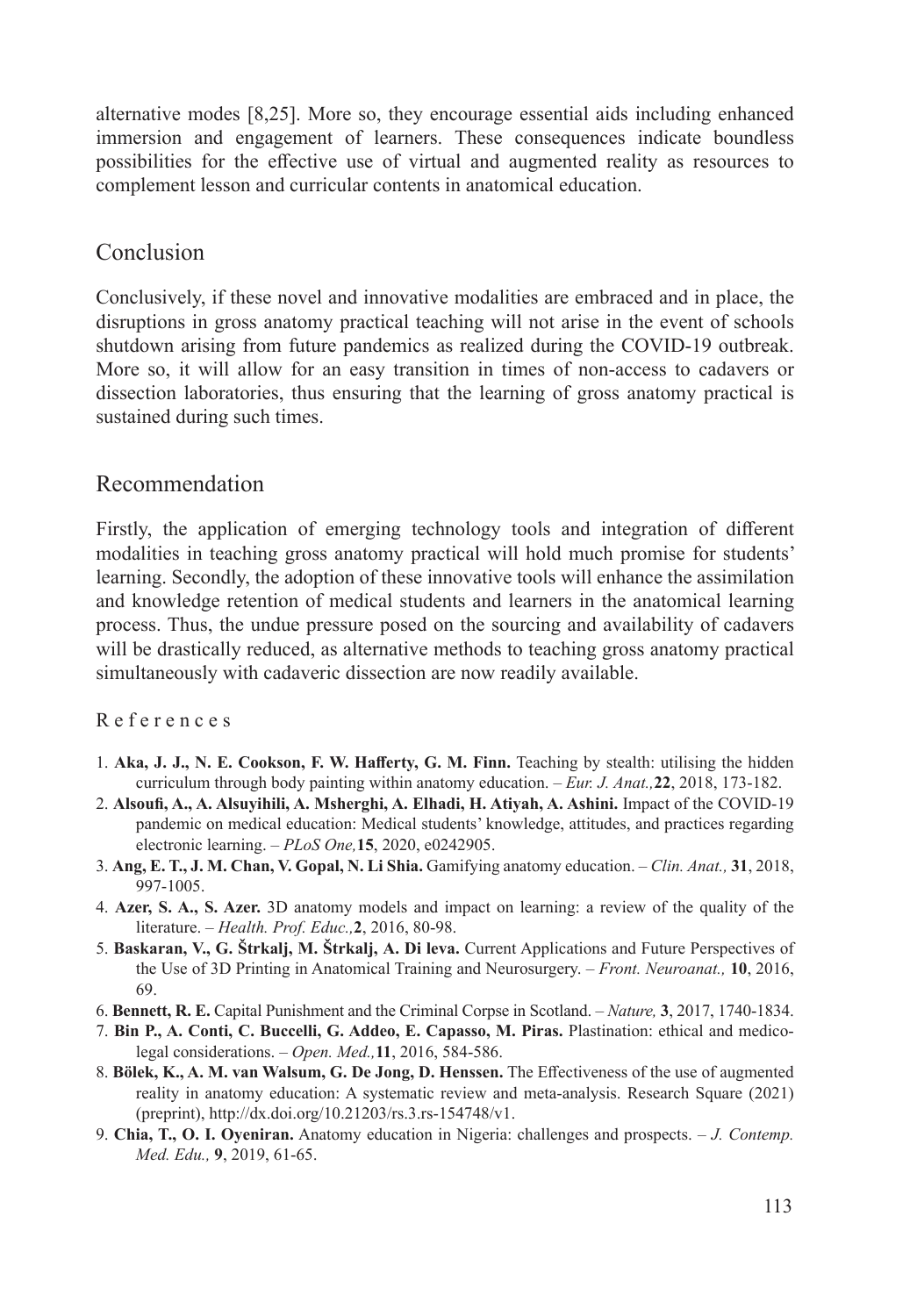- 10. **Chia, T., O. I. Oyeniran.** Ethical Considerations in the Use of Unclaimed Bodies for Anatomical Dissection: A Call for Action. – *Ulutas. Med. J,* **6**, 2020, 5-8.
- 11. **Douglass, C., R. Glover.** Plastination: Preservation technology enhances biology teaching. *Am. Biol. Teach.,***7**, 2003, 503-510.
- 12. **Dyer, G. S., M. E. Thorndike.** Quidne mortui vivos docent? The evolving purpose of human dissection in medical education. – *Acad. Med.*, **10**, 2000, 969-979.
- 13. **Estevez, M. E., K. A. Lindgren, P. R. Bergethon.** A novel three-dimensional tool for teaching human neuroanatomy. – *Anat. Sci. Educ.,***6**, 2010, 309-317.
- 14. **Finn, G. M.** Current perspectives on the role of body painting in medical education. *Adv. Med. Educ. Pract*., **9**, 2018, 701-706.
- 15. **Folan, J. C., M. D. Supple.** Visual memory and auditory recall in anatomy students. *Med. Educ.,*  **20**,1986, 516-520.
- 16. **Green, H., M. R. Dayal.** A qualitative assessment of student attitudes to the use of body painting as a learning tool in first year human anatomy: a pilot study. – *Int. J. Anat. Res.,* **2**, 2018, 5134-5144.
- 17. **Heather, A., T. Chinnah, V. Devaraj.** The use of virtual and augmented reality in anatomy teaching. – *MedEdPublish*.**8**2019.
- 18. **Iwanaga, J., M. Loukas, A. S. Dumont, R. S. Tubbs.** A review of anatomy education during and after the COVID-19 pandemic: Revisiting traditional and modern methods to achieve future innovation. – *Clin. Anat.*, **34**, 2021, 108-114.
- 19. **Jariyapong, P., C. Punsawad, S. Bunratsami, P. Kongthong.** Body painting to promote self-active learning of hand anatomy for preclinical medical students. – *Med. Educ. Online.,***21**, 2016, 30833.
- 20. **John Hopkins University and Medicine.** Coronavirus resource center; 2020 [Accessed on 17<sup>th</sup> June2021.Available from:https://coronavirus.jhu.edu/map.html].
- 21. **Kurt, E., S. E.Yurdakul, A. Ataç.** An overview of the technologies used for anatomy education in terms of medical history. – *Procedia. Soc. Behav. Sci.,***103**, 2013, 109-115.
- 22. **Lemos, G. A., D. N. Araújo, F. J.de Lima, R. F. Bispo.** Human anatomy education and management of anatomic specimens during and after COVID-19 pandemic: Ethical, legal and biosafety aspects. – *Ann. Anat.,* **233**, 2021, 151608.
- 23. **Mackenzie, J., G. Baily, M. Nitsche, J. Rashbass.** Gaming Technologies for Anatomy Education'. In unpublished conference presentation. – *7th International Conference on Information Visualisation IV*, **3,** 2003, 16-18.
- 24. **Miller, S. A., W. Perrotti, D. U. Silverthorn, A. F. Dalley, K. E. Rarey.** From college to clinic: reasoning over memorization is key for understanding anatomy. – *Anat. Rec.,* **269**, 2002,69-80.
- 25. **Moro, C., Z. Štromberga, A. Raikos, A. Stirling.** The effectiveness of virtual and augmented reality in health sciences and medical anatomy. – *Anat. Sci. Educ.,***10**, 2017, 549-559.
- 26. **Nanjundaiah, K., S. Chowdapurkar.** Body-painting: a tool which can be used to teach surface anatomy. – *J. Clin. Diagn. Res.*, **8**, 2012, 1405-1408.
- 27. **Nicholson, D. T., C. Chalk, W. R. Funnell, S. J. Daniel.** Can virtual reality improve anatomy education? A randomised controlled study of a computer-generated three-dimensional anatomical ear model. – *Med. Educ.,***40**, 2006, 1081-1087.
- 28. **Okafor, I. A., T. Chia.** Covid-19: Emerging Considerations for Body Sourcing and Handling. A Perspective View from Nigeria. – *Anat. Sci. Educ.,* **14**, 2021, 154-162.
- 29. **Onigbinde, O. A., T. Chia, O. I.Oyeniran, A. O.Ajagbe.** The place of cadaveric dissection in post-COVID-19 anatomy education. – *Morphologie,* **15**, 2020 http://dx.doi.org/10.1016/j. morpho.2020.12.004.
- 30. **Onigbinde, O. A.** COVID-19 pandemic era: How risky is the continuous usage of cadavers for teaching and research. – *Morphologie,* **20,** 2021 http://dx.doi.org/10.1016/j.morpho.2021.02.005.
- 31. **Op Den Akker, J. W., A.Bohnen, W. J.Oudegeest, B.Hillen.** Giving color to a new curriculum: bodypaint as a tool in medical education. – *Clin. Anat.,***15**, 2002, 356-362.
- 32. **Ossai, E. N.** Impact of COVID-19 on medical education and the challenges: how prepared is Nigeria. – *Pan. Afr. Med. J.*,**14**, 2020, 45.